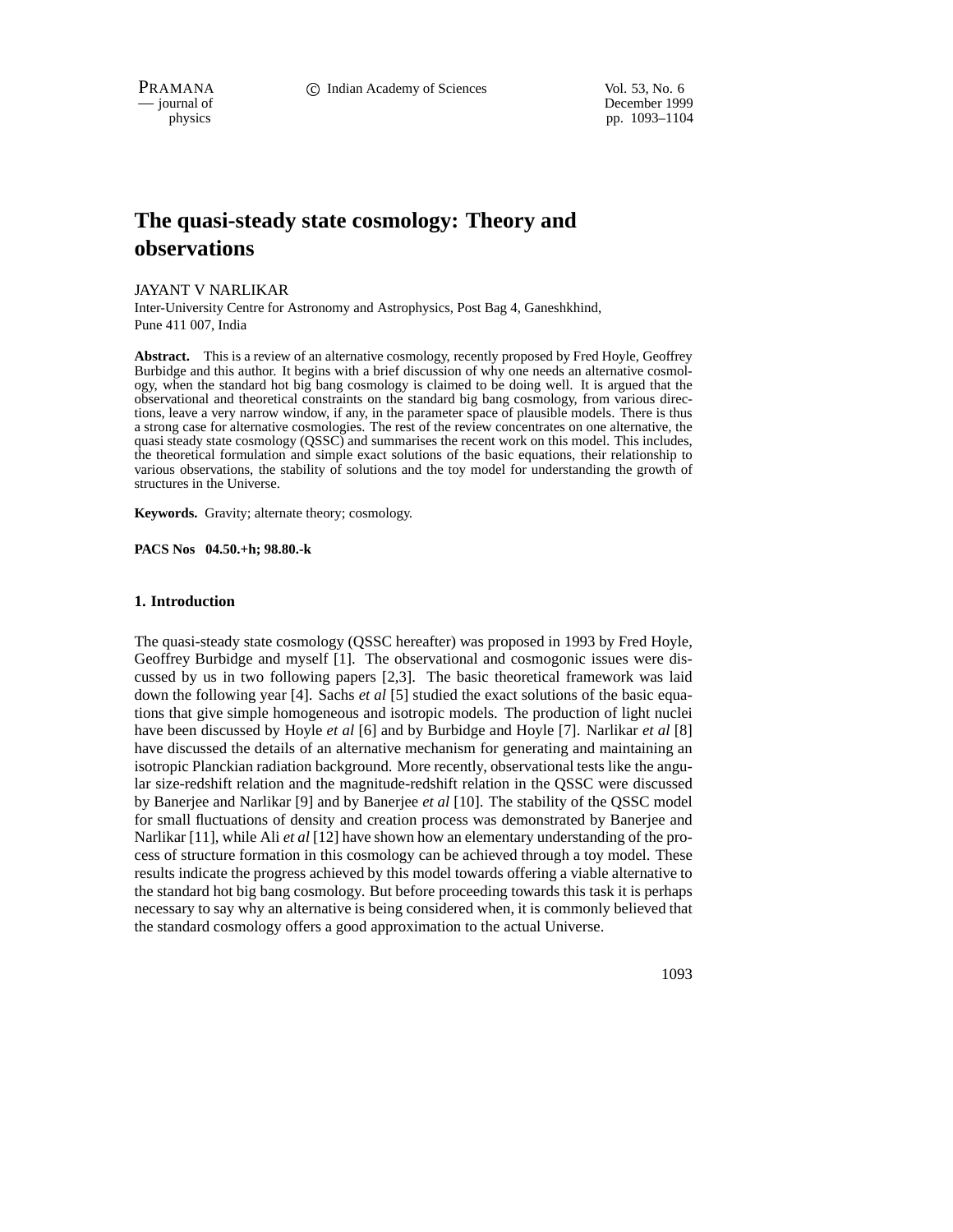I shall begin by questioning this premise. Recent observational checks on the standard model do not leave any reason for such a complacency. As was discussed by Bagla *et al* [13], the constraints of the Hubble constant, the ages of globular clusters, the existence of high redshift objects, the abundance of rich clusters and the deuterium abundance make it impossible for the hot big bang model with inflation and no cosmological constant to survive. Even granting the existence of a nonzero  $\lambda$ , the window of permissible values for  $H_0$  and  $\Omega_0$  is very small and may altogether disappear if one takes seriously, the constraints from gravitational lensing. A non-zero  $\lambda$  is indeed indicated by the Type IA-supernova related magnitude-redshift relation [14,15]. The problem with such an 'inflation-induced'  $\lambda$  is to understand *why* only an extremely tiny ( $\sim 10^{-108}$ ) fraction of the inflationary  $\lambda$  was left over after the epoch of graceful exit. This problem has been pointed out by Weinberg [16], as an instance of 'fine-tuning'.

Hence the standard model with or without  $\lambda$  is in trouble and it is therefore not premature to give some consideration to alternative cosmologies. Even so, any alternative proposed must do at least as well as the standard model, if it is to be taken seriously. In particular it must satisfy the following conditions:

- 1. It must explain the redshift magnitude relation for galaxies, the observations of counts of radio sources and galaxies, the data on angular size redshift relation and the evidence on the variation of surface brightness of galaxies with redshift.
- 2. It must give a theory for the origin of the microwave background, including its observed spectrum, isotropy and small scale inhomogeneities.
- 3. It must account for light nuclear abundances which cannot be otherwise understood within the framework of stellar evolution.

Having done so, the alternative cosmology may seek to explain other aspects of the large scale Universe where the big bang has so far proved inadequate. These include the elimination of a singular beginning, the problem of accommodating old stellar populations, an understanding of dark matter, and the origin of large scale structure.

Finally, the new cosmology should offer predictions that distinguish it from standard cosmology so that observational tests may be designed to find out which cosmology is right, or at least, closer to reality.

Here I will try to make a case that the QSSC does offer a serious alternative when judged by the above criteria.

## **2. The basic theory**

The basic theory for the QSSC is the Machian theory of gravity first proposed by Hoyle and Narlikar [17,18] in which the origin of inertia is linked with a long range scalar interaction between matter and matter. Specifically, the theory is derivable from an action principle with the simple action:

$$
\mathcal{A} = -\sum_{a} \int m_a \mathrm{d}s_a,\tag{1}
$$

where the summation is over the particles in the Universe, labelled by  $a$ , the mass of the ath particle being  $m_a$ . The integral is over the world line of the particle,  $ds_a$  representing the element of proper time of the  $a$ th particle.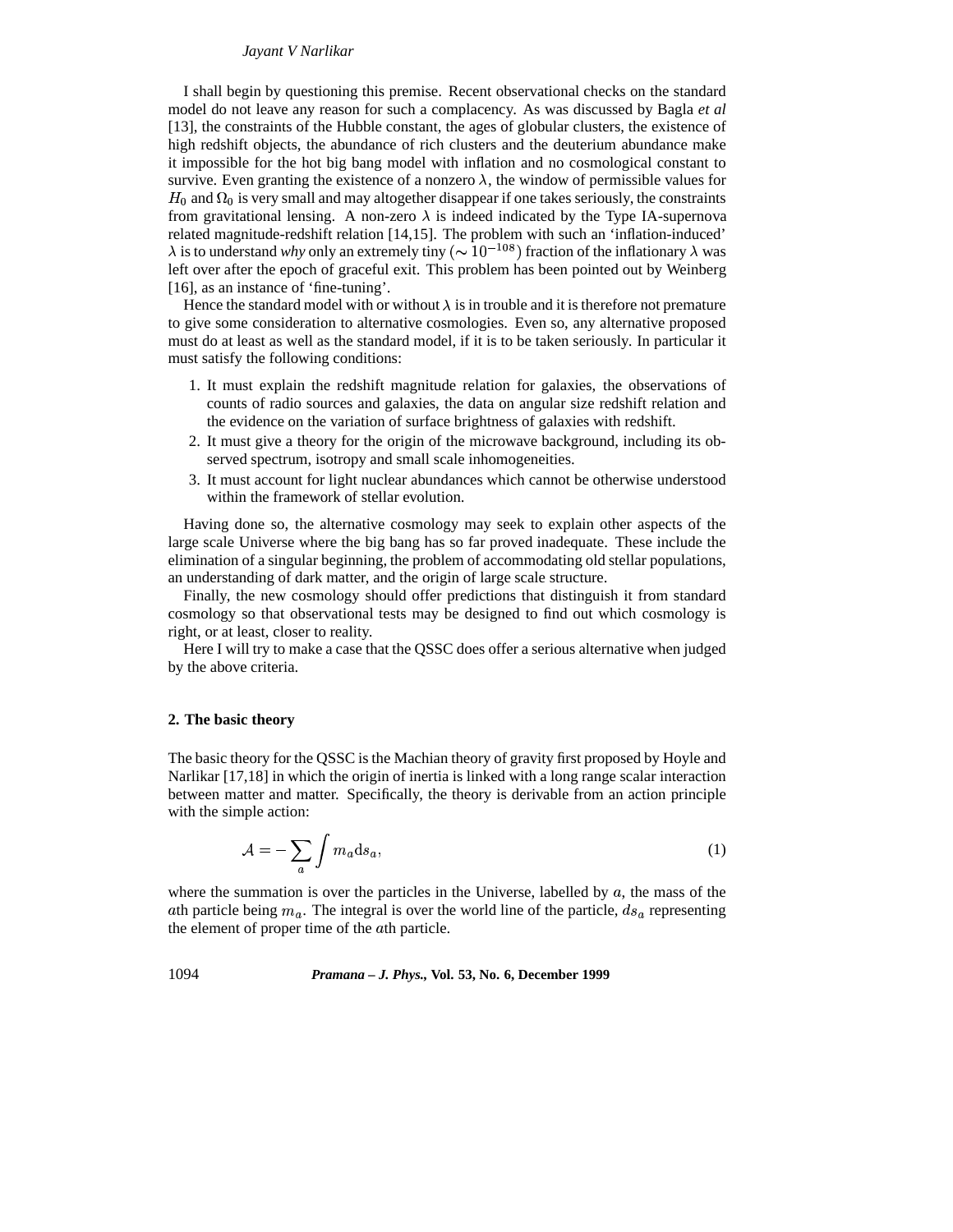The mass itself arises from interaction with other particles. Thus the mass of particle  $\alpha$ at point  $A$  on its worldline arises from all other particles  $b$  in the Universe:

$$
m_a = \sum_{b \neq a} m^{(b)}(A),\tag{2}
$$

where  $m^{(b)}(X)$  is the contribution of inertial mass from particle *b* to any particle situated at a general spacetime point X. The long range effect is Machian in nature and is com-<br>municated by the scalar mass function  $m^{(b)}(X)$  which satisfies the conformally invariant  $(X)$  which satisfies the conformally invariant wave equation

$$
\Box m^{(b)} + \frac{1}{6} Rm^{(b)} + [m^{(b)}]^3 = N^{(b)}.
$$
\n(3)

Here the wave operator is with respect to the general spacetime point  $X$ .  $\hat{R}$  is the scalar curvature of spacetime and the right hand side gives the number density of particle  $b$ . The field equations are obtained by varying the action with respect to the spacetime metric  $g_{ik}$ . The important point to note is that the above formalism is conformally invariant. In particular, one can choose a conformal frame in which the particle masses are constant. If the constant mass is denoted by  $m_p$ , the field equations reduce to

$$
R^{ik} - \frac{1}{2}g^{ik}R + \lambda g^{ik} = -\frac{8\pi G}{c^4}[T^{ik} - \frac{2}{3}(c^ic^k - \frac{1}{4}g^{ik}c^lc_l)],\tag{4}
$$

where  $c$  is a scalar field which arises explicitly from the ends of broken world lines, that is when there is creation (or, annihilation) of particles in the Universe. Thus the divergence of the matter tensor  $T^{ik}$  need not always be zero, as the creation or annihilation of particles need not always be zero, as the creation or annihilation of particles is compensated by the non-zero divergence of the  $c$ -field tensor in eq.  $(4)$ . The quantities G (the gravitational constant) and  $\lambda$  (the cosmological constant) are related to the large scale distribution of particles in the Universe. Thus,

$$
G = \frac{3\hbar c}{4\pi m_p^2}, \quad \lambda = -\frac{3}{N^2 m_p^2},\tag{5}
$$

 $N$  being the number of particles within the cosmic horizon.

Note that the signs of the various constants are determined by the theory and not put in by hand. For example, the constant of gravitation is positive, the cosmological constant negative and the coupling of the  $c$ -field energy tensor to spacetime is negative. A more complete picture of creation of matter which incorporates inputs from quantum theory, is needed in order to determine the coupling of the  $c$ -field to matter and to determine the rate of creation. What is described below is a somewhat empirical picture which is purely classical.

# **3. Matter creation**

The action principle tells us that matter creation is possible at a given spacetime point provided the ambient c-field satisfies the equality  $c = m_p$  at that point. In normal circumstances, the background level of the c-field will be *below* this level. However, in the strong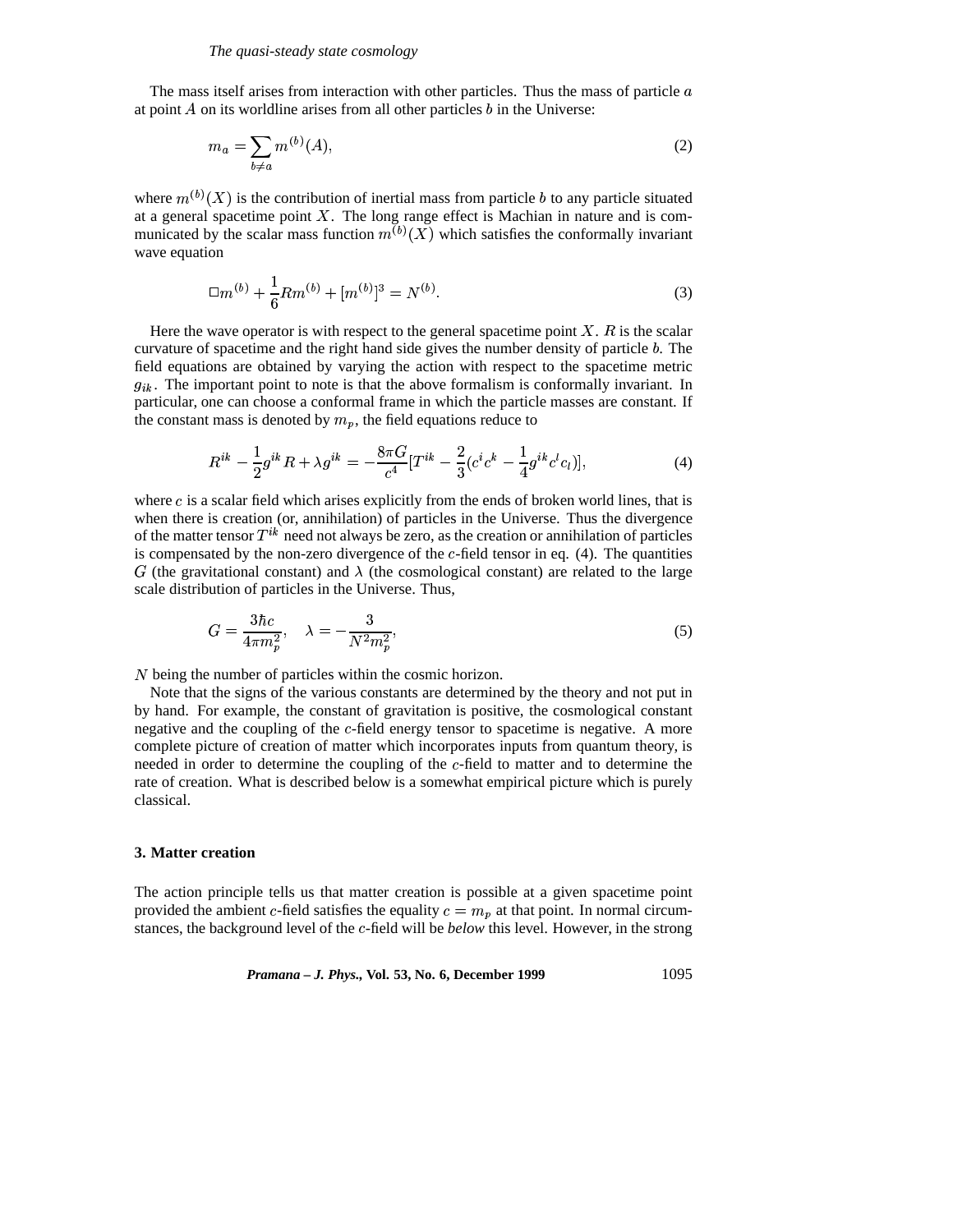gravity obtaining in the neighbourhood of compact massive objects the value of the field can be locally raised. This leads to creation of matter along with the creation of negative  $c$ -field energy. The latter also has negative stresses which have the effect of blowing the spacetime outwards (as in an inflationary model) with the result that the created matter is thrown out in an explosion.

We shall refer to such pockets of creation as *minibangs* or *mini-creation events*. A spherical (Schwarzschild type) compact matter distribution will lead to a spherically symmetric explosion whereas an axi-symmetric (Kerr type) distribution would lead to jet like ejection along the symmetric axis. Because of the conservation of angular momentum of a collapsing object, it is expected that the latter situation will in general be more likely.

In either case, however, the minibang is *nonsingular*. There is no state of infinite curvature and terminating worldlines, as in the standard big bang, nor is there a black hole type horizon. The latter because the presence of the  $c$ -field causes the collapsing object to bounce outside the event horizon.

## **4. The cosmological solution**

The feedback of such minibangs on the spacetime as a whole is to make it expand. In a completely steady situation, the spacetime will be that given by the deSitter metric. However, the creation activity passes through epochs of ups and downs with the result that the spacetime also shows an oscillation about the long term steady state. Sachs *et al* [5] have computed the simplest such solution with the line element given by<br>  $ds^2 = c^2 dt^2 - S^2(t)[dr^2 + r^2(d\theta^2 + \sin^2 \theta d\phi^2)].$ 

$$
ds^{2} = c^{2}dt^{2} - S^{2}(t)[dr^{2} + r^{2}(d\theta^{2} + \sin^{2}\theta d\phi^{2})],
$$
\n(6)

where  $c$  stands for the speed of light and the scale factor is given by

$$
S(t) = e^{t/P} \left[ 1 + \eta \cos \frac{2\pi \tau(t)}{Q} \right].
$$
 (7)

The constants P and Q are related to the constants in the field equations, while  $\tau(t)$  is a function  $\sim t$  which is also determined by the field equations. For details see Sachs *et al* [5] (*op. cit.*). The parameter  $\eta$  may be taken positive and is less than unity. Thus the scale [5] (*op. cit.*). The parameter  $\eta$  may be taken positive and is less than unity. Thus the scale factor never becomes zero: the cosmological solution is without a spacetime singularity.

## **5. The observations of discrete source populations**

# 5.1 *The parameters of QSSC*

We now consider the parameters of the theory that provide a direct contact with observations. Hoyle *et al* [2,3] have shown that the above cosmology gives a reasonably good fit to the observations of discrete source populations, such as the redshift-magnitude relation, radio source count, angular diameter-redshift relation and the maximum redshifts so far observed, with the choice of the following set of parameters: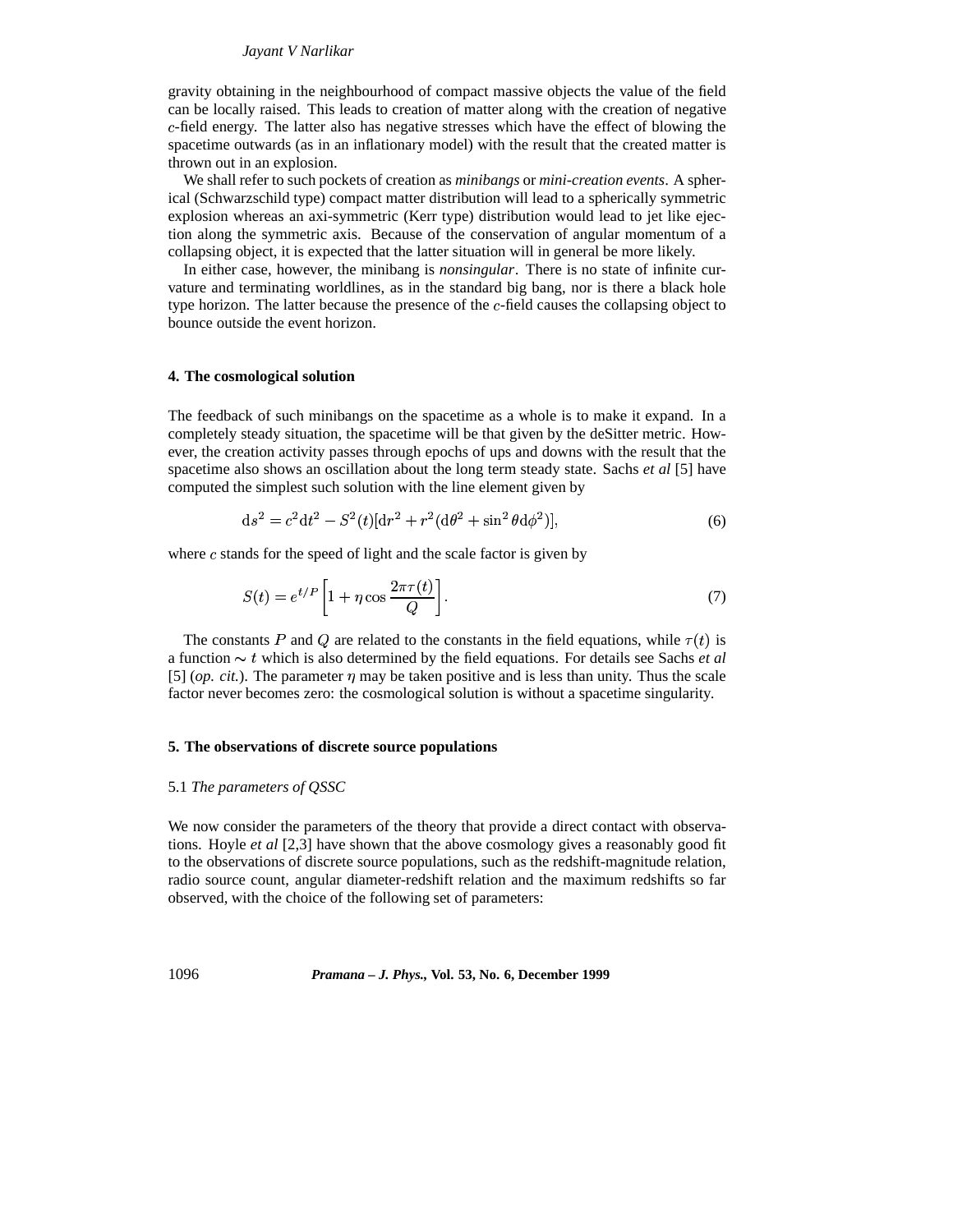*The quasi-steady state cosmology*

$$
P \approx 20Q, \ Q \approx 4.4 \times 10^{10} \text{ yrs}, \ \eta = 0.8,
$$
  

$$
\lambda = -0.3 \times 10^{-56} \text{cm}^{-2}, \ t_0 = 0.7Q.
$$
 (8)

Of these, the last is the present epoch of observation. It is not essential that the model has only these parameters. Indeed, the parameter space is wide enough to make the model robust. Moreover, the fitting of observations to theory does not require postulating ad hoc evolution which is commonly necessary in the case of standard cosmology.

In order to compare the QSSC with the standard cosmology, it is convenient to recast some of the above formulae in terms of the various  $\Omega$ -parameters for density, cosmological constant, creation field energy, and space curvature. We begin by defining the following parameters for the  $c$ -field:

$$
\rho_c = -\frac{3}{4} f \dot{c}^2 \quad p_c = -\frac{1}{4} f \dot{c}^2. \tag{9}
$$

Note that although the pressure and energy density are both negative, they follow the equation of state for disordered radiation, viz.  $p = \rho/3$ . This is hardly surprising when we note that the trace of the energy momentum tensor of the  $c$ -field has zero trace. For this reason, we also find that the dependence of  $\rho_c$  on S is the same as for radiation, namely  $\rho_c \propto S^{-4}$ . In the QSSC, the Universe is never radiation dominated, and so the radiation term is dominated by the  $c$ -field term. Thus, although, in principle it is possible to imagine a Universe in which the radiation term dominates over the  $c$ -field term, thereby producing a spacetime singularity as in the standard models, there is no such possibility here.

We further define the dimensionless parameters by the following formulae:

$$
\Omega_0 = \frac{8\pi G\rho_0}{3H_0^2}
$$
 density parameter,  
\n
$$
\Lambda_0 = \frac{\lambda}{3H_0^2}
$$
 cosmological constant parameter,  
\n
$$
\Omega_{c0} = \frac{8\pi G\rho_{c0}}{3H_0^2}
$$
 creation density parameter,  
\n
$$
q_0 = -\left[\frac{S\ddot{S}}{\dot{S}^2}\right]_0
$$
 deceleration parameter,  
\n
$$
K_0 = \frac{k}{H_0^2 S_0^2}
$$
 curvature parameter, (10)

where, to avoid confusion we have set the velocity of light equal to unity. The suffix zero indicates that the quantity is evaluated at the present epoch. Note that the present value of the scale factor  $S_0$  need not be equal to the scale parameter  $\bar{S}$ . We define the ratio

$$
x_0 = S_0 / \bar{S}.\tag{11}
$$

In view of the field equations we have the following relations between these parameters:<br>  $\Omega_0 = 2K_0 x_0^{-1} - 4\Lambda_0 x_0^{-3} (1 + n^2)$ .

$$
\Omega_0 = 2K_0 x_0^{-1} - 4\Lambda_0 x_0^{-3} (1 + \eta^2),
$$
  
\n
$$
\Omega_{c0} = -K_0 x_0^{-2} (1 - \eta^2) + \Lambda_0 x_0^{-4} (1 - \eta^2) (3 + \eta^2).
$$
\n(12)

*Pramana – J. Phys.,* **Vol. 53, No. 6, December 1999** 1097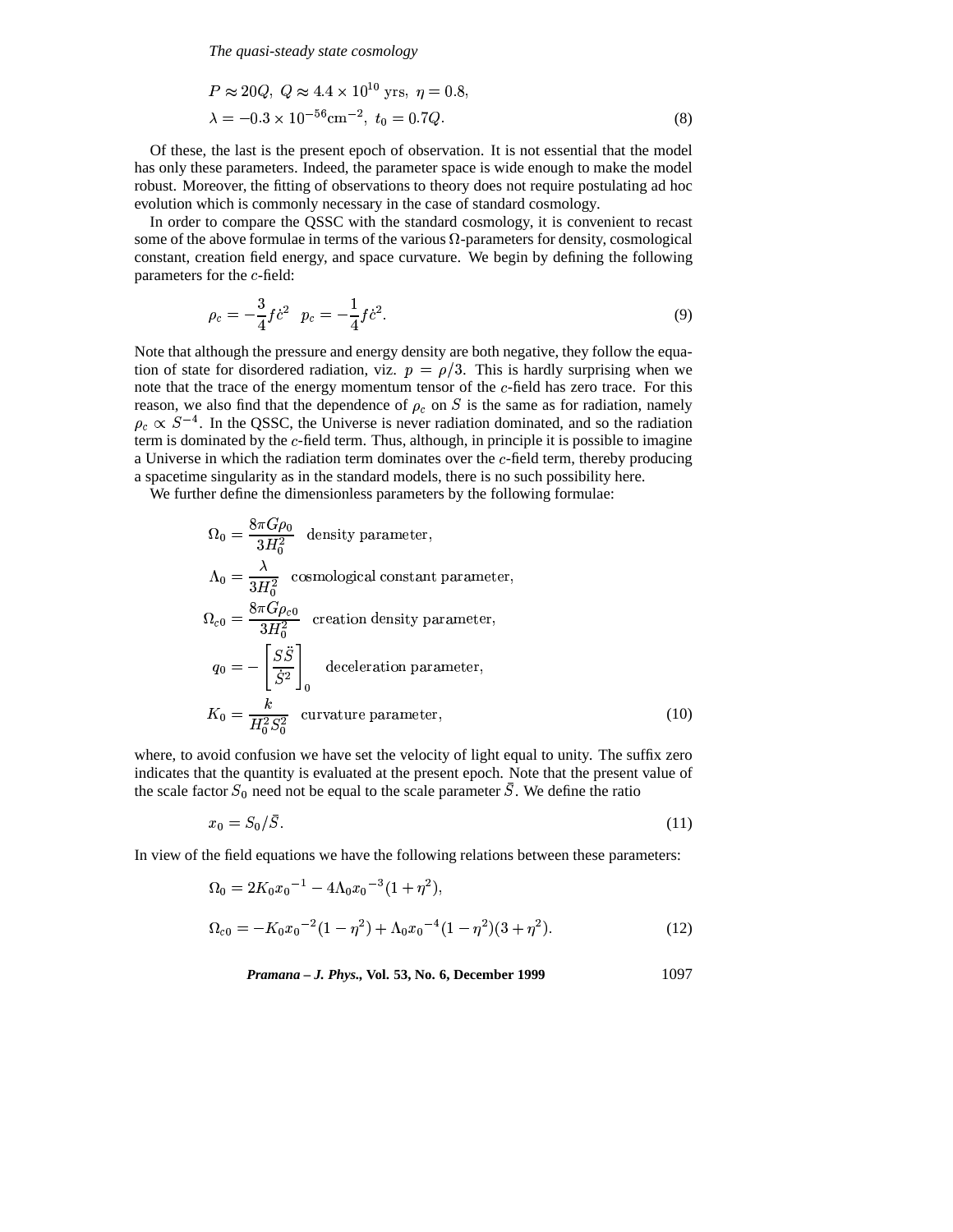An observational constraint on the QSSC model is provided by the maximum redshift observable in the present cycle. Denoting it by  $z_{\text{max}}$  we arrive at the following relation:<br>  $x_0 = (1 - n)(1 + z_{\text{max}})$ .

$$
x_0 = (1 - \eta)(1 + z_{\text{max}}). \tag{13}
$$

These relations show that the parameter  $\eta$  which describes the oscillatory part of the solution is related to the relative physical magnitudes of the three controlling agencies, matter, the Texture Texture The Texture of the three controlling agencies, matter, the c-field and the cosmological constant. In particular, if  $\eta \to 1$ , the model tends to have a singular state as in the big bang. The above relation shows that in this limit, the  $c$ -field term ceases to be effective in causing a bounce.

Corresponding to the relations in the standard cosmology, those connecting these dimensionless quantities in the QSSC are<br>  $1 + K_0 = \Lambda_0 + \Omega_0 + \Omega_{c0}$ 

$$
1 + K_0 = \Lambda_0 + \Omega_0 + \Omega_{c0} \tag{14}
$$

and

$$
\Omega_0 = 2[q_0 + \Lambda_0 - \Omega_{c0}].
$$
\n(15)

For  $k=0$ ,  $K_0=0$ , whereas for, say,  $k = -1$  the parameter  $K_0$  will be negative. At the maximum redshift ( $z = z_{\text{max}}$ ) we have the relation<br>  $0 = \Lambda_0 - K_0 (1 + z_{\text{max}})^2 + \Omega_0 (1 + z_{\text{max}})$ 

$$
0 = \Lambda_0 - K_0 (1 + z_{\text{max}})^2 + \Omega_0 (1 + z_{\text{max}})^3 + \Omega_{c0} (1 + z_{\text{max}})^4
$$
 (16)

 $0 = \Lambda_0 - \Lambda_0 (1 + z_{\text{max}}) + \Lambda_0 (1 + z_{\text{max}}) + \Lambda_0 (1 + z_{\text{max}})$ <br>which is satisfied identically for all values of the parameters  $\eta$  and  $K_0$ .

#### 5.2 *The angular size-redshift relation*

Recently, the angular size  $(\theta)$ -redshift  $(z)$  relation has received special attention in the context of ultracompact radio sources. Kellermann [19], Gurvitz [20] and Jackson and Dodgson [21] have used the fact that an ultracompact VLBI-detected source, being deeply embedded in a radiosource will not be susceptible to evolutionary effects on its size arising from the changes in the intergalactic medium. Using such a population of high redshift from the changes in the intergalactic medium. Using such a population of high redshift  $(z > 0)$  objects they were able to argue that the dependence of angular size  $\theta$  on redshift ± can be used to constrain the cosmological models. While Kellermann (*op. cit.*) found the Einstein–de Sitter model (the standard  $\Omega = 1$  model) consistent with his data, Jackson and Dodgson, with their increased database found the model giving a marginally good fit. They found that models with large negative cosmological constant give a better fit to the data.

Against this background, Banerjee and the author [9] have found that the QSSC model Against this background, Banerjee and the author [9] have found that the QSSC model with the parameters described above gives a better (and very good) fit to the  $\theta - z$  data. In particular, the flattening of the curve at large redshifts is in conformity with the data.

## 5.3 *The magnitude-redshift relation*

The one of the earlier QSSC papers [2] had worked out the  $m - z$  relation, although at the time there was no great interest in that cosmological test. Recently, this test has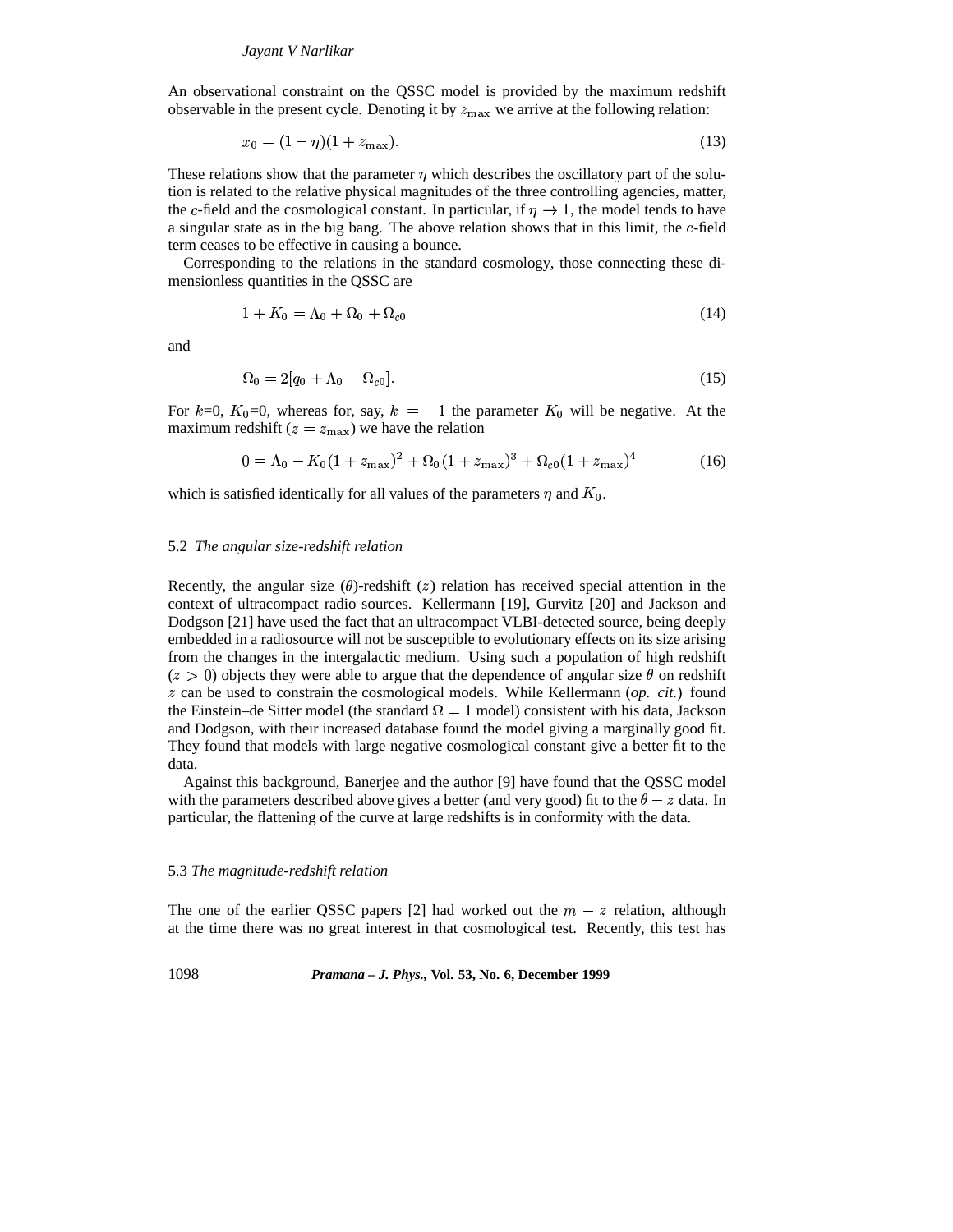### *The quasi-steady state cosmology*

become sharper, with the possibility of measuring distances of galaxies of large redshifts by observing the light curves of Type IA supernovae in them. The work of Riess [15] and Perlmutter *et al* [14] has shown that to obtain a good fit to the observed  $m - z$  relation, the standard cosmology must have a substantial positive cosmological constant ( $\Lambda_0 \sim$ 0.6), playing a more dominant role in determining the spacetime curvature than the matter density parameter  $\Omega_0$  through the relation  $\Omega_0 + \Lambda_0 = 1$  for the flat inflationary Universe. How does the QSSC fit the new data?

Preliminary work [10] shows the following results:

- 1. The simplest flat QSSC model gives a passable fit to the data. However, a model with negative spatial curvature gives a better fit.
- 2. Although the QSSC model has a *negative*  $\Lambda_0$ , it gives a good fit to the observed data, because the  $c$ -field has negative energy density and it leads to a repulsive effect akin to that produced by the cosmological constant.
- 3. The behaviour of the  $c$ -field in the immediate past crucially affects the theoretical  $m - z$  relation. If we assume that matter is created in a sharply limited epoch at the minima of the oscillatory scale factor, then the  $c$ -field increases close to that epoch. If the creation is continuing, albeit at a reduced rate throughout the growing part of the oscillation, then the growth in the  $c$ -field is at a steadier rate and over a longer period. It is found that the latter mode gives a better fit to the data.

These studies illustrate the intimate connection between the creation process and the expansion of the Universe. A word of caution is, however, required, in the sense that the supernova method has not yet been fully debugged and systematic errors in distances measured therefrom could still be significant. The possible extinction by the whiskerlike dust emitted by supernovae can also make them appear dimmer than their assumed luminosity, as pointed out by Aguirre (1999). This type of dust plays a crucial role in the thermalization of radiation leading to the observed microwave background, as we shall see next.

#### **6. The microwave background**

In the QSSC, the microwave background is the thermalized relic starlight left by stars which have burnt during the previous cycles. The present day stellar activity allows us to estimate the total star-burning activity during a typical cycle of duration  $Q$ . We can use it to work out the background energy that can be maintained at the same level from cycle to cycle. Thus if the energy density of radiation at a typical minimum- $S$  state of a cycle is  $u$ , then the energy density at the end of the cycle to the next minimum state would be  $u \exp(-4Q/P)$ . For  $P \gg Q$ , the depletion is by an amount  $\approx -4uQ/P$ , and this has to be made up by the starlight energy produced during the cycle. Equating the two we can estimate the value of  $u$  at the minimum-S phase, and hence at the present epoch. It is very reassuring to find the present day temperature of the microwave background is close to 2.7 K. I may mention that the big bang cosmology does not predict the value of the present MBR temperature: its value is assumed as a given parameter for the big bang models.

But what about spectrum and isotropy? Although Hoyle *et al* [2] had discussed these issues, the case of the spectrum has recently been discussed by Narlikar *et al* [8] who have shown that iron whiskers of around  $0.5-1$  mm length and about  $10^{-5}$  mm cross sectional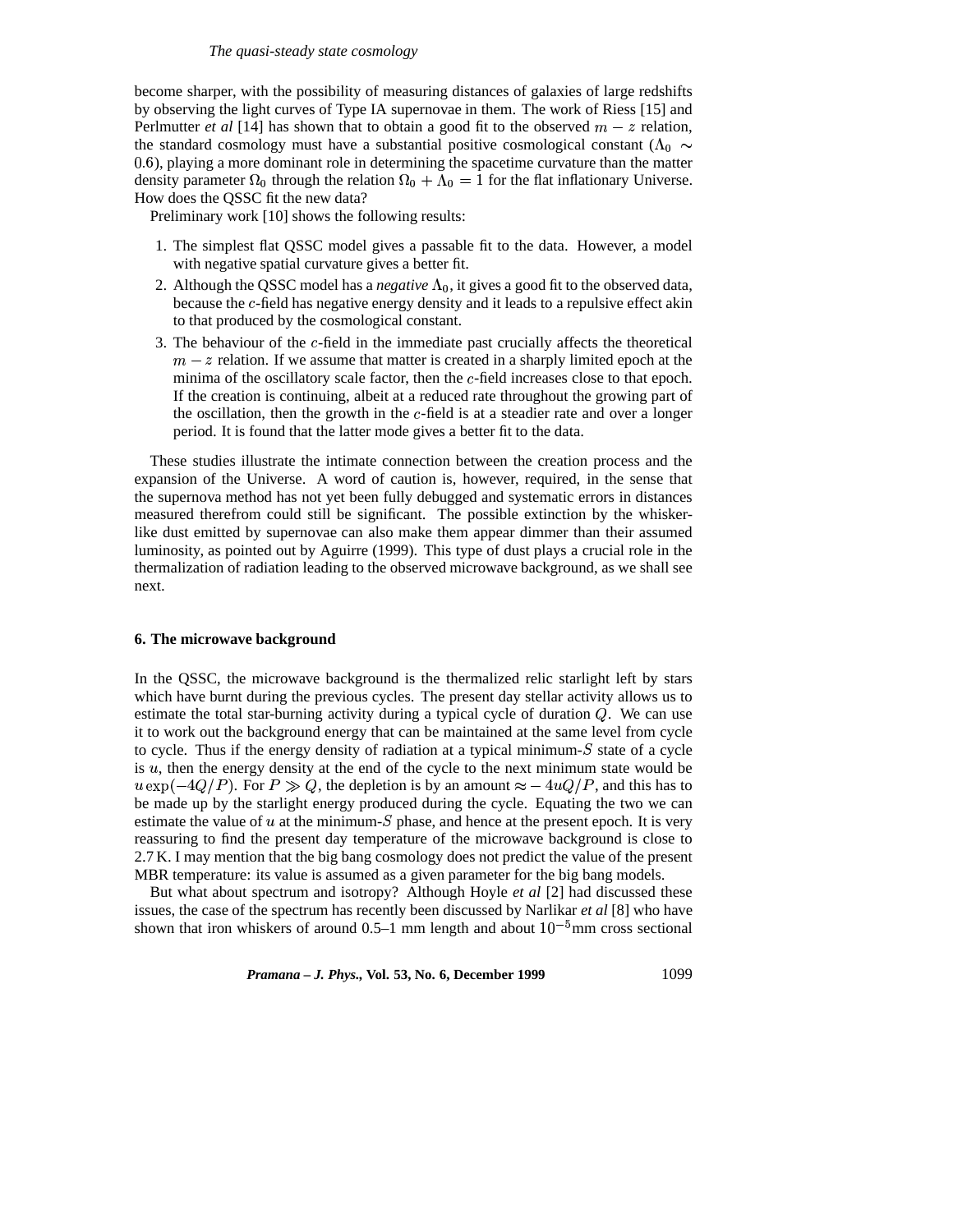diameter can act as efficient thermalisers of starlight without blacking out the extragalactic radio and optical Universe. The extinction properties are wavelength–dependent and the outcome is a spectrum of radiation that is Planckian out to wavelengths shorter than  $\sim$  20 cm. Thus there is no conflict with the present observations. Whether the differences from the Planckian spectrum at long wavelengths are present cannot be decided at present as there is considerable contamination of data at these wavelengths from galactic radiation.

I should perhaps point out that an earlier criticism of a similar idea discussed in the context of the old steady state theory is not valid here. The criticism was based on the calculation of optical depth and the number of scatterings of starlight, and claimed that the observed close agreement to the Planckian spectrum could not be achieved this way. That criticism does not apply to the QSSC, as here the distance the radiation travels through in a typical cycle itself is much larger and the scattering takes place over many cycles.

Narlikar *et al* [8] have discussed the origin and evolution of the metallic whiskers and their detectability through various astronomical observations in the galaxy, in other galaxies as well as in radio sources. Thus the idea has applications that go beyond the explanation of the MBR. Recently, it has been pointed out that the excessive dimming of Type IA supernovae noticed in the  $m - z$  test above could be due to the whiskers [22].

The prediction of large scale isotropy, subject to the dipole anisotropy due to the Earth's motion is consistent with observations. The COBE data on small scale inhomogeneities can also be understood as arising from more recent local contributions and also from the inhomogeneities of distribution of grains. The latter effect arises in this way. For a large enough temperature gradient between adjacent regions there will be a tendency towards equality through temperature gradients pushing the grains in the direction of regions of lower temperature. However, this effect stops when the  $\Delta T$  is so small that the grains can no longer be pushed. This temperature fluctuation, which cannot be further smoothed out, is of the right order of magnitude.

# **7. The origin of light nuclei**

The origin of light nuclei in this cosmology can be related directly to the decay products of the basic particle created. As seen from eq. (5), the basic particle has the Planck mass A which is  $\sim 10^{-5}$ g, i.e., an energy equivalent of  $\sim 10^{19}$  GeV. This particle is short-lived, with a time scale of  $\sim 10^{-43}$  s. What happens to its decay products? This is a problem for the high energy physicists to solve. It is worth pointing out that the energy regime of these developments is the same as that in the very early Universe. The difference is that in the QSSC, such events are of recurring nature, happening every time that there is a minibang; whereas in the standard cosmology this happened only once and that too at an epoch that cannot be directly observed. Thus on counts of both repeatability and observability the QSSC provides a physically more realistic scenario for the so-called astroparticle physics.

As is well known, the subject of high energy physics is currently passing through a state of flux, with several ideas ranging from quantum gravity, superstring theories, GUTs, phase transitions and cosmic strings, etc. There is no final TOE (theory of everything) in the offing yet. However, if one follows the standard model of particle physics, which so far is holding out well, then the generally accepted view leads to the group theoretic break-up at lower energies after the GUTs era, of  $SU(3) \times SU(2)_L \times U(1)$ . At this stage the final products will include the baryon octet, pions, photons and leptons.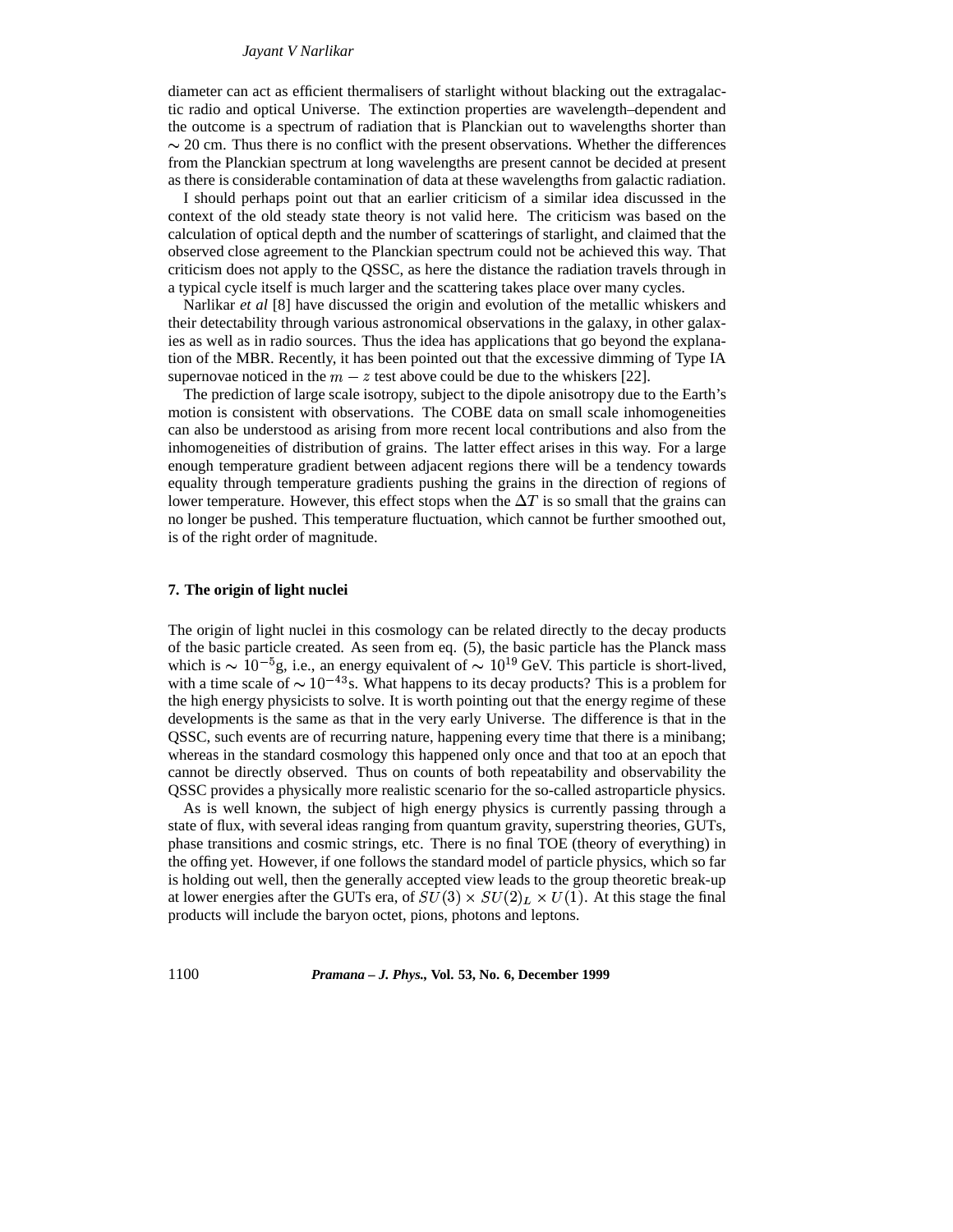### *The quasi-steady state cosmology*

Why not antibaryons? The answer is that the Universe is already in a broken symmetric state dominated by matter. Given thissituation in a particular cycle, the subsequent creation and decay will propagate this broken symmetry to the next cycle. Thus, unlike the big bang cosmology where elaborate departures from symmetry (e.g. CP-violation) are needed to justify why the Universe, after a symmetric beginning, is matter dominated today, here the requirement is to understand how the broken symmetry propagates from one cycle to next. Inputs from particle physics are needed to understand this effect.

However, in the neighbourhood of a typical minicreation event the release of decay particles at high energy will establish a fireball with thermodynamic equilibrium. At temperatures very high compared to the rest mass energy of the baryons the eight members of the octet will be in equal numbers. Of these, all (six) except the neutron and the proton are very short lived and decay to protons whereas the neutron and the proton combine to form the helium nuclei. Thus the fraction by mass of helium will be close to 2/8, i.e., 0.25. More exact calculation considering the details of photons and other decay products will bring down the fraction to between 0.22 and 0.23. In addition the light nuclei like deuterion, lithium, etc., are also produced. The overall abundance distribution does agree very well with observations. For details see Hoyle *et al* [6].

The density and temperature regime for this nucleosynthesis is very different (higher by several orders of magnitudes) compared to that in the standard hot big bang nucleosynthesis, while the time scales are much shorter. The outcome is that a small quantity of metals are produced as well and the deuterium abundance is not so sensitively linked to the baryon density as in the standard hot big bang.

The abundance of metals in the early stages resolves one difficulty faced by workers in the field of stellar evolution, namely the evolution of massive stars. For such stars the C–N–O cycle cannot operate in a big bang cosmology since these elements are produced in stars later. To get round this difficulty in standard cosmology, massive Population III stars are postulated, which burn slowly on the p–p chain but do manage to produce some metals later. In the QSSC this problem does not arise.

More recently, however, Burbidge and Hoyle [7] have made a parsuasive case that all nuclei, light as well as heavy can be made in stars provided sufficient time is available. In the standard cosmology the stellar activity cannot be of longer than  $\sim 10^{10}$  years duration, which is not enough to make the required helium. However, in the QSSC, the time scales are much longer and the observed abundance of helium can be explained as of stellar origin. They argue that the same holds for Li, Be, B isotopes as well as to  $3$ He. The deuterium production is still problematic in astrophysical terms, but these authors argue that with better understanding of stellar processes even this nucleus will fall within the astrophysical basket.

#### **8. The nature of dark matter**

Let me clarify that the dark matter problem takes on a different complexion in this cosmology. First, there is no restriction like  $\Omega = 1$  in this cosmology and so the dark matter component need not be very high. The extent of dark matter has to be estimated from improved observations. In the big bang cosmology a restriction arises from the deuterium improved observations. In the big bang cosmology a restriction arises from the deuterium abundance which restricts the baryon density to  $\Omega_{\rm baryon} < \sim 0.02$ . In the big bang cosmology nonbaryonic matter is needed for another reason: to lower the temperature fluctuations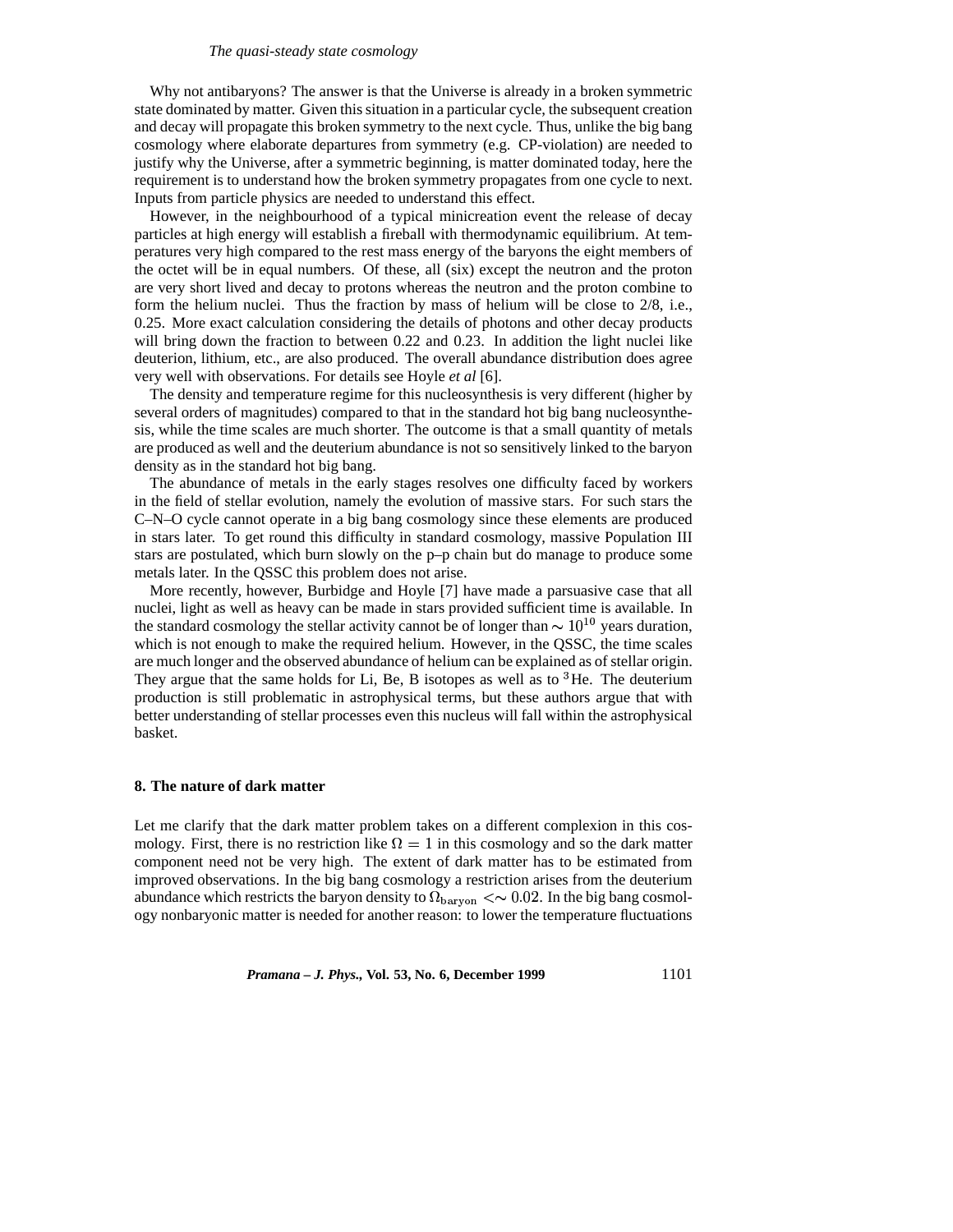of the microwave background to the low values observed. Neither of these reasons operate in the QSSC where the need for nonbaryonic matter is, therefore, not so compelling. Instead it is possible to argue that dark matter in galaxies arises from the relics of stars of previous generations or in the form of small planetary mass objects. In this sense the MACHO or EROS type observations carry a great significance.

### **9. The ages of galaxies and stars**

The age problem which has assumed significance in the big bang cosmology does not cause any problem for the QSSC. Since the minima of the scale factors do not represent epochs of very high density, the stars and galaxies of previous cycles are able to survive into the present cycle. Thus very old stars (age much larger than the value  $H_0^{-1}$ ,  $H_0$  the present value of Hubble's constant) may exist. In fact, stars born during the previous cycles with masses around half a solar mass may just now be evolving off the main sequence. If such stars (with estimated ages in the range 40–50 Gyr) are found, it will be hard to maintain the standard cosmology.

# **10. Structure formation**

I will conclude with a few remarks on structure formation in the QSSC. Unlike the big bang cosmology, where structures have to evolve out of primordial inhomogeneities which are put in by hand, here the problem is to reproduce the structure in the present cycle from what existed in the previous ones. Since the mini-creation events play a pivotal role in this cosmology, it is expected that new nuclei of creation would grow out of matter ejected from them.

Nevertheless, it is worth seeing first, as to how the gravitational instability grows in this cosmology. In a recent work by Banerjee and Narlikar (1997a) the following approach was taken. The metric, the density and the  $c$ -field were perturbed, and by restricting to only first order quantities, the changes in these perturbations were calculated in the background spacetime. Predictably, the density inhomogeneities grew during the contracting phase of an oscillation, and were damped during the expanding phase. Thus there was no significant instability in the solution. While this generates confidence in the robustness of the basic solution, it also forces one to look for non-gravitational effects to produce structure. The creation process provides a possibility.

In a recent attempt to understand how structures may grow and distribute in space the following numerical experiment suggested by Fred Hoyle was tried by H Nayeri, Engineer and the author [23].

A large number of points ( $N \sim 10^5 - 10^6$ ) were distributed over a square area at random. Each point was made to produce a random neighbour within a specified fraction  $x$  of the average interparticle distance of the original set. The area was then scaled to twice the original size, so that the particle density remained the same. Then from the expanded area a central portion corresponding to the original area was retained, the rest being thrown away. With this new square the experiment was repeated.

Very soon, i.e., after three or four iterations, of the above procedure, clusters and voids began to appear in the picture and voids grew in size while the clustering became denser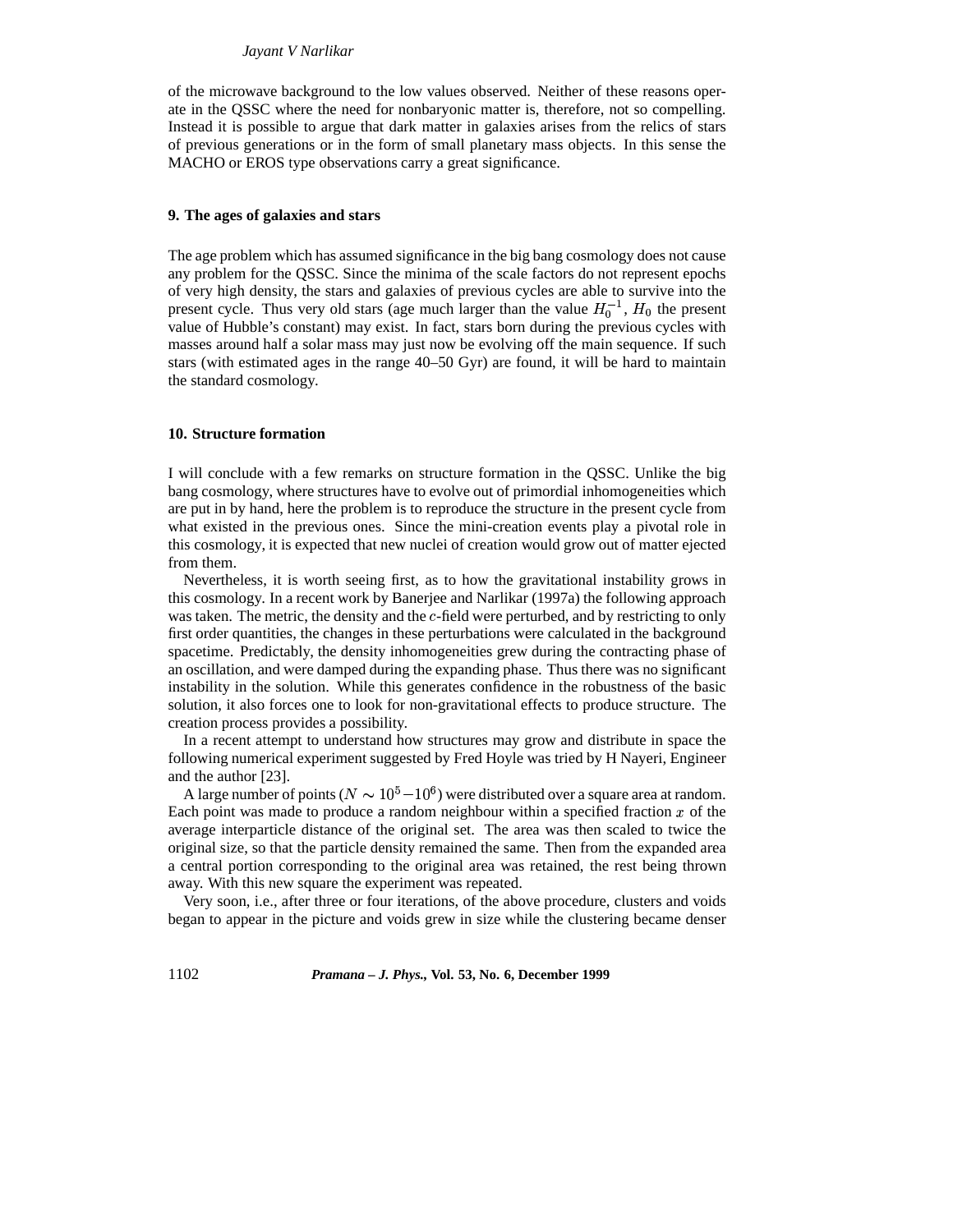as the experiment was repeated. If the creation of the new neighbour  $B$  around a typical point  $A$  was not entirely random, but linked to previous history of creation of  $A$ , so that the direction  $\overline{AB}$  was broadly aligned with the direction in which  $\overline{A}$  had been ejected, then the filamentary structure grows along with voids. This latter alignment may be related to the spinning supermassive creation centre discussed in  $\S$ 3. Pictures generated this way show very suggestive similarity with the observed large scale structure.

The experiment has been repeated in three dimensions and slices of two dimensions examined for structures. Again these look remarkably similar to the filaments and voids found in redshift surveys.

These are preliminary attempts to come to grips with what is admittedly a formidable problem. Yet, the similarity of the pictures generated with relatively simple assumptions, with the actual large scale structure suggests that the approach is worth following up further. To bring the experiment closer to the dynamics of the QSSC, the initial cube is ther. To bring the experiment closer to the dynamics of the QSS<br>expanded by a factor  $\exp(Q/P)$  in each direction and only a fraction

$$
f = [1 - \exp(-3Q/P)],\tag{17}
$$

of the original set of points is allowed to produce new neighbours. Preliminary work shows E that filaments and voids begin to appear after a few iterations. What is more interesting is that the 2-point correlation function approaches the observed  $-1.8$  power law in the case of the QSSC. These results [23] are encouraging enough to proceed further. It may be necessary to study how the structure produced in the beginning of a cycle at the minimum scale phase, develops during the cycle through gravitational clustering.

### **11. Future tests**

This concludes a brief review of the recent work on the QSSC. It is clear that it does offer a prima facie alternative to the standard cosmology. More work is needed to study its implications in depth. However, progress on that front will necessarily depend on the human power available to tackle the problems.

To the oft-heard criticism from the standard cosmologists that alternatives like these unnecessarily involve 'new physics', I can only reply that the standard cosmology itself involves untested new physics, e.g., inflation at  $10^{16}$  GeV, cosmic strings, non-baryonic dark matter, etc. The QSSC has brought in a scalar field not unlike that used in inflation, which itself finds echos in the 'bubble Universe' version of the old steady state theory [24].

I may conclude with a few tests which will set this cosmology apart from the hot big bang cosmology. These are:

- (A) The discovery of a few objects (galaxies) with modest blueshifts of the order of 0.1. These belong to the previous cycle and will necessarily be faint.
- (B) The discovery of a class of very old stars, e.g., faint white dwarfs, low mass giants, low mass horizontal branch stars, etc. which are far too old compared to the age of the big bang Universe.
- (C) The finding of baryonic dark matter well above the limit tolerated by the big bang cosmology.
- (D) The detection of gravitational waves by mini-creation events.